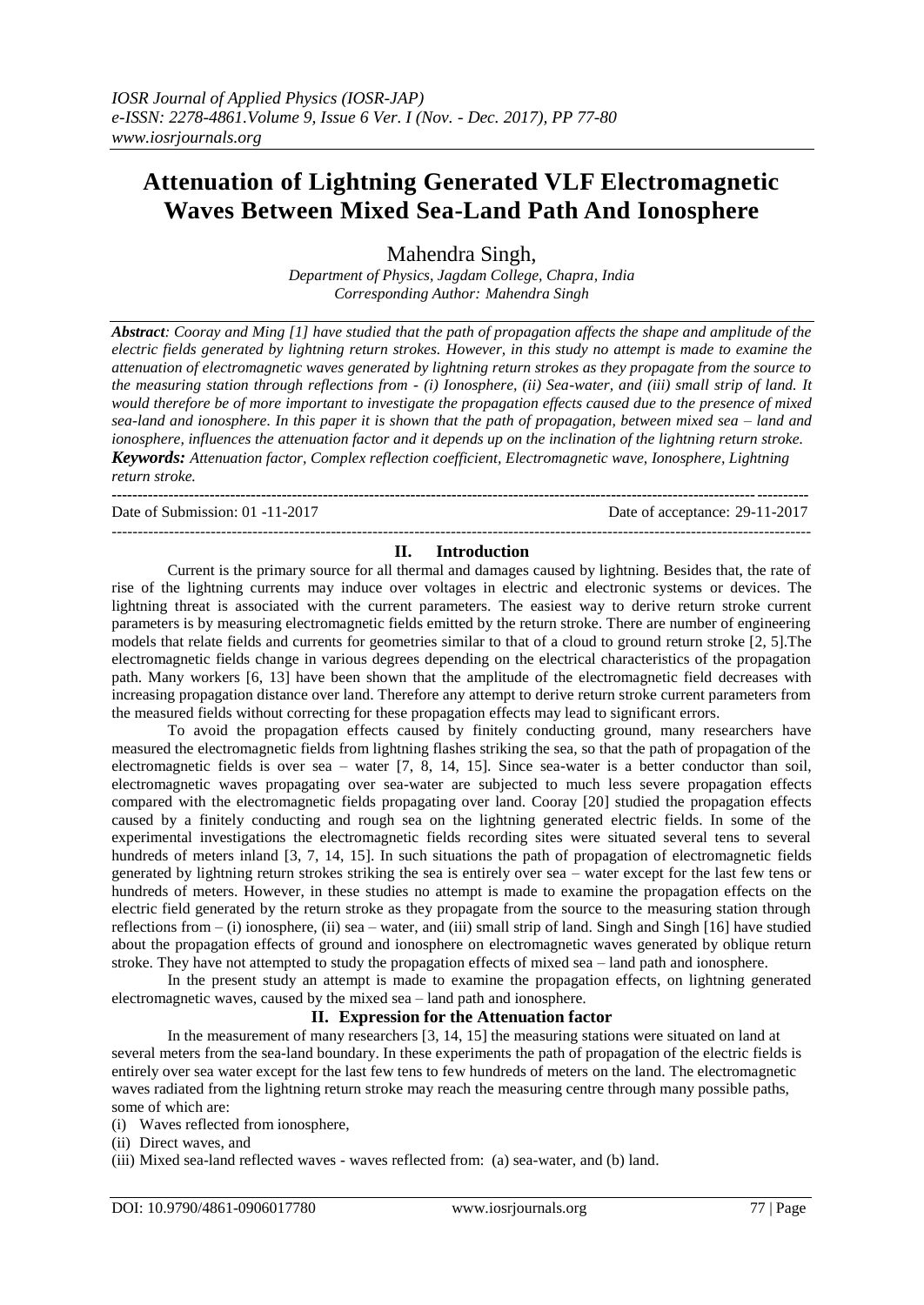Propagation of these lightning generated waves are illustrated in Fig. (1). Jayratne and Cooray [17] estimated the propagation effects caused by mixed sea - land path by developing an approximate equation on the basis of theory reported by Wait [18, 19] by neglecting the displacement current in the ground. Cooray and Ming [1] argued that the approximation used by Jayratne and Cooray can lead to significant error for higher frequencies. In that study the propagation effects caused by mixed sea - land path are calculated without taking the effect of reflection from ionospheric boundaries.

The precise measurements and analysis of field data associated with lightning return stroke situated on land at several tens to several hundreds of meters from the sea - land boundary should account for the attenuation factor introduced by the mixed sea-water-land below and the ionospheric layer above. At the reception point P (r, θ, φ) in addition to the direct field component, three indirect components arrive. One component is reflected from the sea-water, second is reflected from the strip of homogeneous land and other one is reflected from the ionospheric boundary. The correct phase of the four components and their resultant value are determined by:

- (i) The distance of the point of measurement ,
- (ii) Angle of incidence at the sea- water, land and at the ionospheric boundary.



Fig. (1) shows the propagation paths of electromagnetic waves before and after reflections from sea water surface and land. In deriving the expression for the attenuation factor, it is assumed that the reflections from the points at sea water surface and land are very close to the boundary separating the sea water and the land. In this consideration the images formed due the reflections from the both points are approximately equal and image formed, due to the reflection from the land is overlapped up on the image formed due to the reflection from the sea water.

The angles of incidence  $\theta_w$ ,  $\theta_l$  and  $\theta_i$  are related with the angle of direct observation $\theta$ , angle of inclination  $\varphi$  of lightning return stroke.  $\theta_w$ ,  $\theta_l$  and  $\theta_i$  are determined from the geometry shown in Fig. (1) as:

$$
\theta_{w} = \sin^{-1} \frac{r \sin (\theta + \phi)}{r + (\Delta r)_{w}}
$$
\n
$$
a_{w} = \sin^{-1} \frac{r \sin (\theta + \phi)}{r + (\Delta r)_{w}}
$$
\n(1)

$$
\theta_l = \sin^{-1} \frac{r \sin(\theta + \phi)}{r + (\Delta r)_l}
$$
\n
$$
\theta_i = \sin^{-1} \frac{r \sin(\theta + \phi)}{r + (\Delta r)_i}
$$
\n(2)

Where,

 $(\Delta r)_w$  = geometric path difference with respect to the direct wave of the sea-water reflected wave,

 $(\Delta r)_l$  = geometric path difference with respect to the direct wave of the land reflected wave, and

 $(\Delta r)$ <sub>i</sub> = geometric path difference with respect to the direct wave of the ionospheric reflected wave, In terms of the ionospheric height, h and the average channel length $l_t$ , the expressions for  $(\Delta r)_{w}$ ,  $(\Delta r)_{l}$ , and  $(\Delta r)_{i}$ are written as:

$$
(\Delta r)_w = [\{2l_t \cos \phi + r \cos(\theta + \phi)\}^2 + \{r \sin(\theta + \phi)\}^2]^{1/2} - r
$$
\n(4)

$$
(\Delta r)_l = [\{2l_t \cos \phi + r \cos(\theta + \phi)\}^2 + \{r \sin(\theta + \phi)\}^2]^{1/2} - r
$$
\n(5)

$$
(\Delta r)_w = \left[ \{ 2(h - l_t \cos \phi) - r \cos(\theta + \phi) \}^2 + \{ r \sin(\theta + \phi) \}^2 \right]^{1/2} - r \tag{6}
$$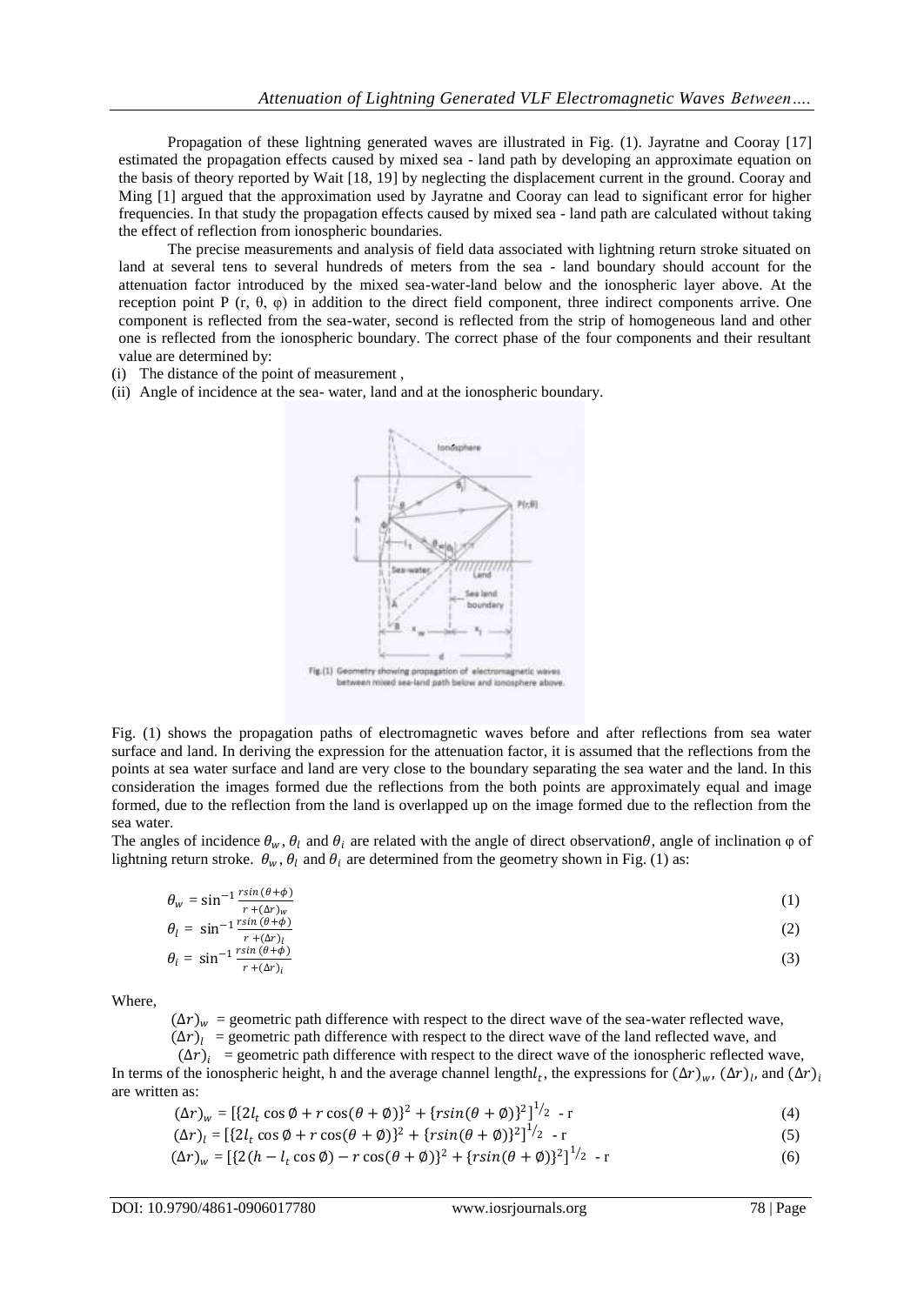Equations (4), (5) and (6) are derived for potential ray paths [21]. These are approximate relations but very near to their exact value.

The observation distance r is related with average channel length, observation angle,  $\theta$  and angle of orientation, ∅ as:

$$
=\frac{d-l_t\sin\theta}{\sin\left(\theta+\phi\right)}\tag{7}
$$

 $\boldsymbol{r}$ Where,  $d = x_w + x_l$ ,

 $x_w$ = sea water path length, and

 $x_1$  = land strip length

The attenuation factors under different propagation conditions are:

(i) 
$$
F_w = \frac{r^2 R_w exp\left[-i\left(\frac{2\pi}{\lambda}\right)(\Delta r)_{w}\right]}{\{r + (\Delta r)_{w}\}^2}
$$
(8)

In expression (8),  $R_w$  is complex reflection coefficient for sea water and is given as:

$$
R_{w} = \frac{(\epsilon'_{rw} + \frac{\sigma_{w}}{i\omega\epsilon_{0}})\cos\theta_{w} - \sqrt{(\epsilon'_{rw} + \frac{\sigma_{w}}{i\omega\epsilon_{0}}) - \sin^{2}\theta_{w}}}{(\epsilon'_{rw} + \frac{\sigma_{w}}{i\omega\epsilon_{0}})\cos\theta_{w} + \sqrt{(\epsilon'_{rw} + \frac{\sigma_{w}}{i\omega\epsilon_{0}}) - \sin^{2}\theta_{w}}}
$$

Where,

 $\epsilon'_{rw}$  = dielectric constant of water,

 $\sigma_w$  = electrical conductivity of sea-water, and

$$
\omega
$$
 = angular frequency of radiated electric field

(ii) 
$$
F_l = \frac{r^2 R_l exp\left[-i\left(\frac{2\pi}{\lambda}\right)(\Delta r)_l\right]}{\left[r + (\Delta r)_l\right]^2}
$$
(9)

Where,  $F_l$  is attenuation factor for the land. In this equation  $R_l$  is the complex reflection coefficient for the land and is expressed as:

$$
R_{w} = \frac{\left(\epsilon_{rl}^{'} + \frac{\sigma_{l}}{i\omega\epsilon_{0}}\right)\cos\theta_{l} - \sqrt{\left(\epsilon_{rl}^{'} + \frac{\sigma_{l}}{i\omega\epsilon_{0}}\right) - \sin^{2}\theta_{l}}}{\left(\epsilon_{rl}^{'} + \frac{\sigma_{l}}{i\omega\epsilon_{0}}\right)\cos\theta_{l} + \sqrt{\left(\epsilon_{rl}^{'} + \frac{\sigma_{l}}{i\omega\epsilon_{0}}\right) - \sin^{2}\theta_{l}}}
$$

In this expression,  $\epsilon'_{rl}$  and  $\sigma_l$  are the dielectric constant and electrical conductivity of the land, respectively. The attenuation factor for ionosphere is given as:

(iii) 
$$
F_i = \frac{r^2 R_i exp\left[-i\left(\frac{2\pi}{\lambda}\right)(\Delta r)_i\right]}{\{r + (\Delta r)_i\}^2}
$$
 (10)

The expression for the complex reflection coefficient is written as:

$$
R_i = \frac{(\epsilon'_{ri} + \frac{\sigma_i}{i\omega\epsilon_0})\cos\theta_i - \sqrt{(\epsilon'_{ri} + \frac{\sigma_i}{i\omega\epsilon_0}) - \sin^2\theta_i}}{(\epsilon'_{ri} + \frac{\sigma_i}{i\omega\epsilon_0})\cos\theta_i + \sqrt{(\epsilon'_{ri} + \frac{\sigma_i}{i\omega\epsilon_0}) - \sin^2\theta_i}}
$$

Where,  $\epsilon'_{ri}$  and  $\sigma_i$  are the dielectric constant and electrical conductivity of the ionosphere, respectively.

Total attenuation factor 
$$
[16,22]
$$
 is written as:

$$
F = 1 + F_w + F_l + F_i
$$

In this expression 1 appears as an attenuation factor for direct wave.

Using Eqs  $(8)$ , $(9)$ ,and  $(10)$  into Eq. $(11)$ , the expression for the attenuation factor is modified as:

$$
|F| = \left| \frac{r^2 R_w \exp\left[-i\left(\frac{2\pi}{\lambda}\right)(\Delta r)_w\right]}{(r+(\Delta r)_w)^2} + \frac{r^2 R_1 \exp\left[-i\left(\frac{2\pi}{\lambda}\right)(\Delta r)_l\right]}{(r+(\Delta r)_l)^2} + \frac{r^2 R_1 \exp\left[-i\left(\frac{2\pi}{\lambda}\right)(\Delta r)_i\right]}{(r+(\Delta r)_l)^2} \right| \tag{12}
$$

It is clear from Eq.(12) that the attenuation factor depends on electrical properties of reflecting surfaces, angle of incidence at reflecting surfaces, angle of inclination of the return stroke and the nature of polarization of electromagnetic waves generated from the lightning flash.

#### **III. Results and Discussions**

To illustrate the quantitative effect of propagation of the radiated VLF electromagnetic waves generated from lightning return stroke in presence of the sea water, small strip of the land and the ionosphere, the variation of |F| with frequency for  $\theta = 30^0$  and 90<sup>0</sup> at different angle of orientation of return stroke channel is computed. In this computation, the illustrative values of conductivities of the ground, ionospheric reflecting layer and sea water are taken respectively as  $10^{-3}$ ,  $10^{-5}$  and 4 mho m<sup>-1</sup>, their relative permittivities are taken respectively as 10, 1, 81, and the ionospheric height and average channel length as 90 km and 5 km, respectively.

(11)